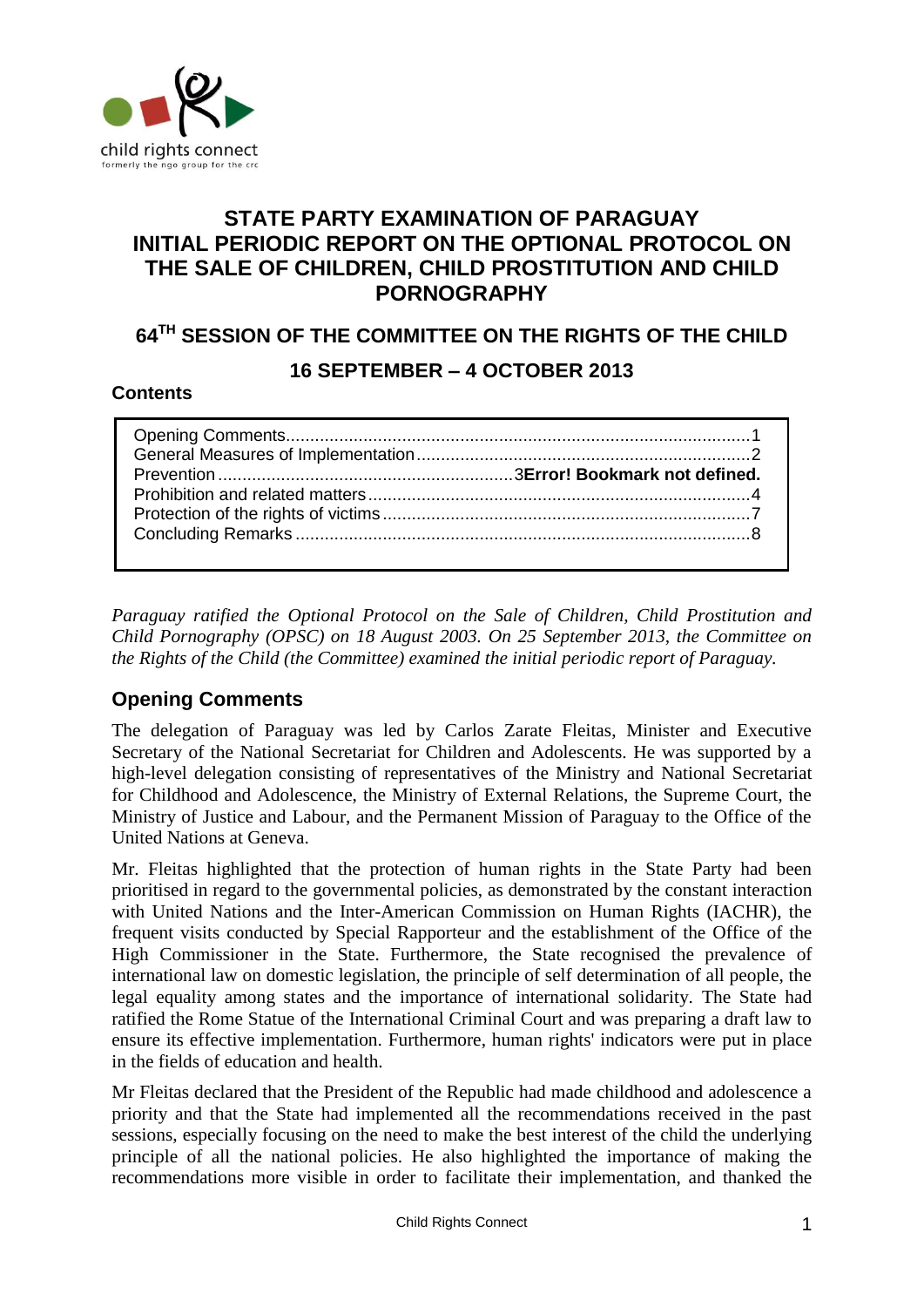civil society organisations for their precious collaboration in this regard. However, he recognised that many challenges had still to be met by the State Party, especially in terms of amending the current legislation and strengthening the policies.

Concerning the OPSC, Mr Fleitas explained that the President of the Republic had made 20 commitments concerning several sectors, such as the amendment of the Adoption Law (No. 1169/97) and its effective enforcement; the protection of women and children from violence and abuses which had led to the creation of special divisions in the police stations; the development of a tighter collaboration with the judicial system and the Children's Ombudsman Office to tackle the issue of sale of children. Furthermore, programmes to guarantee the psychological, social and legal assistance to child victims had been created as well as other programmes to protect witnesses during judicial proceedings. The prevention of the child labour had been the subject of one of the commitment made by the President of the Republic who had highlighted the need to combat child labour in all its forms and had promoted the National Campaign for the Eradication of Child Labour.

Mr Wanderlino Nogueira Neto, the Country Rapporteur for the OPSC, recognised the significant progress made by the State in terms of reaching democratic standards and congratulated the State on the measures taken to ensure that its legislation was in line the prescriptions made by the United Nations and the Inter-American Commission on Human Rights (IACHR). Furthermore, he highlighted the importance of using a critical mind in the preparation or the State Report in order to guarantee its full transparency. Several topics had been touched by Mr Neto, such as the issue of the dissemination and implementation of the OPSC, the need of ensuring effective complaint mechanisms to denounce the violation of the OPSC and the importance of the role played by the awareness-raising campaigns and training session addressed to people working in contact with children.

Mr Jorge Cardona Llorens, the Country Co-Rapporteur for the OPSC, appreciated the frankness and clarity of the State Report and welcomed both the introduction of new legislative provisions, including the Law No. 3440/08 criminalising child trafficking, and the implementation of several specific programmes, such as the National Plan for the Eradication of Sexual Exploitation of Children and the National Plan on the Child Labour.

# <span id="page-1-0"></span>**General Measures of Implementation**

# *Coordination and Monitoring*

The Committee congratulated the State Party on the high number of national plans and strategies adopted but highlighted that it could be difficult to effectively coordinate so many different plans on several sectors. The delegation answered that the distribution of the competences among the relevant governmental bodies had been defined by the strategic National Plan, established by the National Secretariat for Childhood and Adolescence for the period from 2003 to 2013. The Ministry for Childhood and Adolescence was responsible for coordinating and monitoring this decentralised system in order to effectively guarantee the implementation of plans and strategies at all levels.

### *Data collection*

The Committee was concerned by the absence of a comprehensive data collection system which had prevented the State from having reliable and complete information on the number of complaints received and on the number of children which had benefited from rehabilitation programmes or financial compensation.

The delegation explained that the State had implemented a national strategy to improve the coordination among the different local authorities responsible for data collection. Several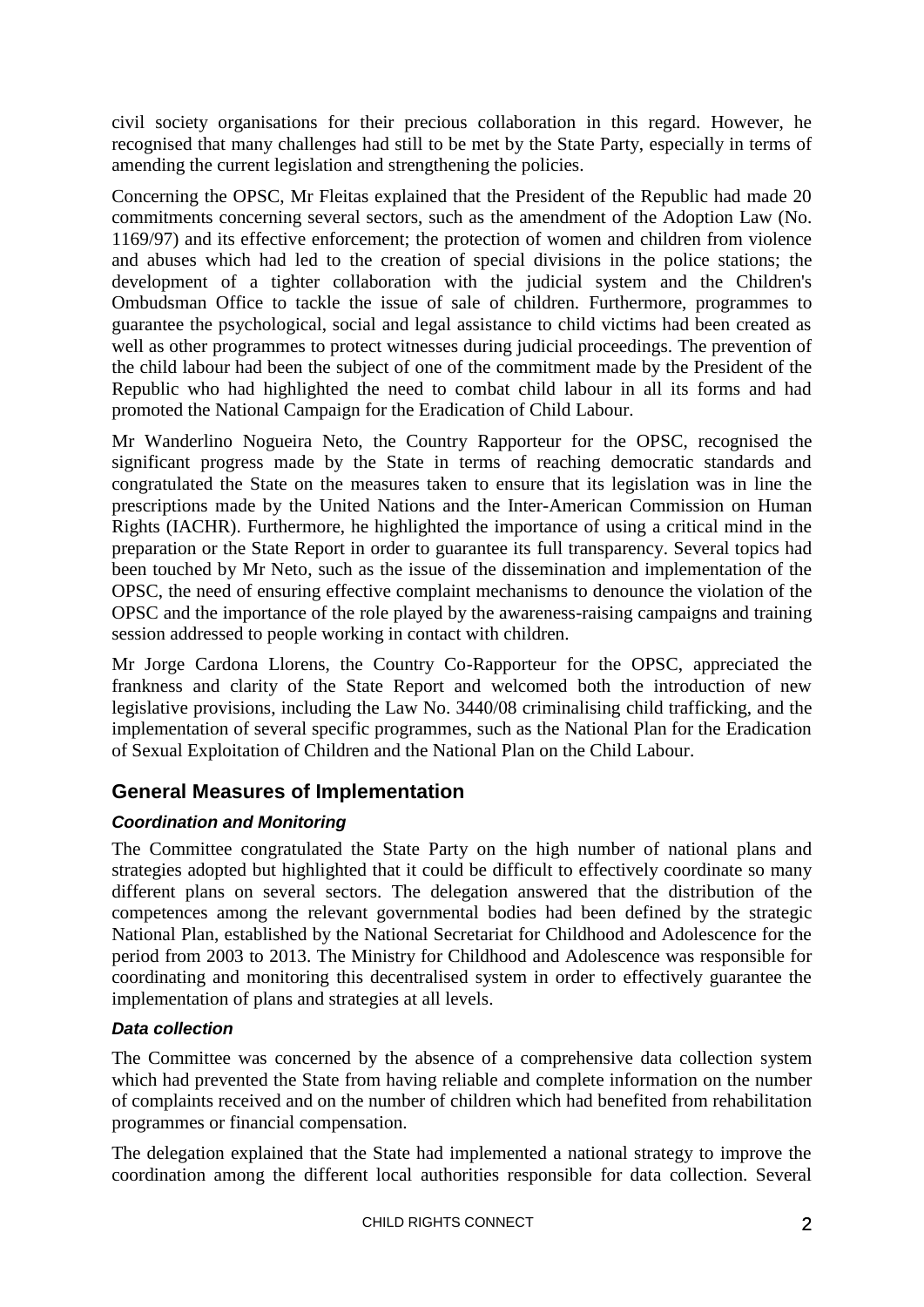workshops had taken place aimed at strengthening the data collection system. Furthermore, the delegation highlighted the importance of having disaggregated data in order to make the governmental policies more effective in all settings. In this regard, specific health, education and human rights indicators had been put in place and each State body was required to have a human rights department for the promotion and protection of human rights. The importance of having specific indicators was confirmed by the recent declaration of the Supreme Court of the State Party concerning the creation of specific indicators affecting trials, including data on the number of defenders for specific infringements. Furthermore, the delegation highlighted that greater professionalism and transparency had to be promoted in order to obtain reliable data.

### *Budget allocation*

The Committee asked how financial resources were allocated and how many of the several national plans and strategies were effectively operational, including the departmental commissions and the National Council for Childhood and Adolescence.

The delegation declared that increasing the national budged allocated in promotion and defence of the rights of the child was a priority in the State's agenda, as demonstrated by the ten-fold increase of the budget allocated to the Ministry of Childhood and Adolescence. Furthermore, the President of the Republic, together with civil society organisations and the UN agencies, had made the commitment of progressively increase the budget for the promotion of the child rights up to 7 per cent of the national GDP. The delegation recognised that the lack of financial resource had prevented some governmental bodies from being properly implemented and operational, including the National Council for Childhood and Adolescence which had no longer met.

#### *Role of civil society*

The Committee congratulated the State Party on the clarity and transparency of the State Report but asked whether the Children's Ombudsman Office and the civil society organisations had been consulted in preparing the Report, since this process represented a unique opportunity for having a constructive dialogue with all the major stakeholders. The delegation explained that a productive collaboration with civil society organisations had been already applied in occasion of UPR session and that this approach would be extended to the preparation of the Report of the next session of the Committee on the Rights of the Child. Furthermore, the delegation thanked the civil society organisations for their help in implementing human rights, including child rights, at the local level.

# **Prevention**

#### *Awareness programmes*

The Committee welcomed the efforts made by the State in conducting awareness-raising campaigns to promote the Convention on the Rights of the Child (CRC), and asked whether similar campaigns had been put in place in regard to the OPSC. The delegation recognised the centrality of the role played by the awareness programmes in changing the mentality of the population and explained that several initiatives had been taken place, such as the National Campaign for the Eradication of Child Labour, training programmes addressed to people responsible for taking care of children as teacher, street demonstrations, workshops and seminars.

#### *Socio-cultural stereotypes*

The Committee expressed concern for social-cultural stereotypes related to a deeply-rooted macho mentality characterising the society of the State Party, according to which girls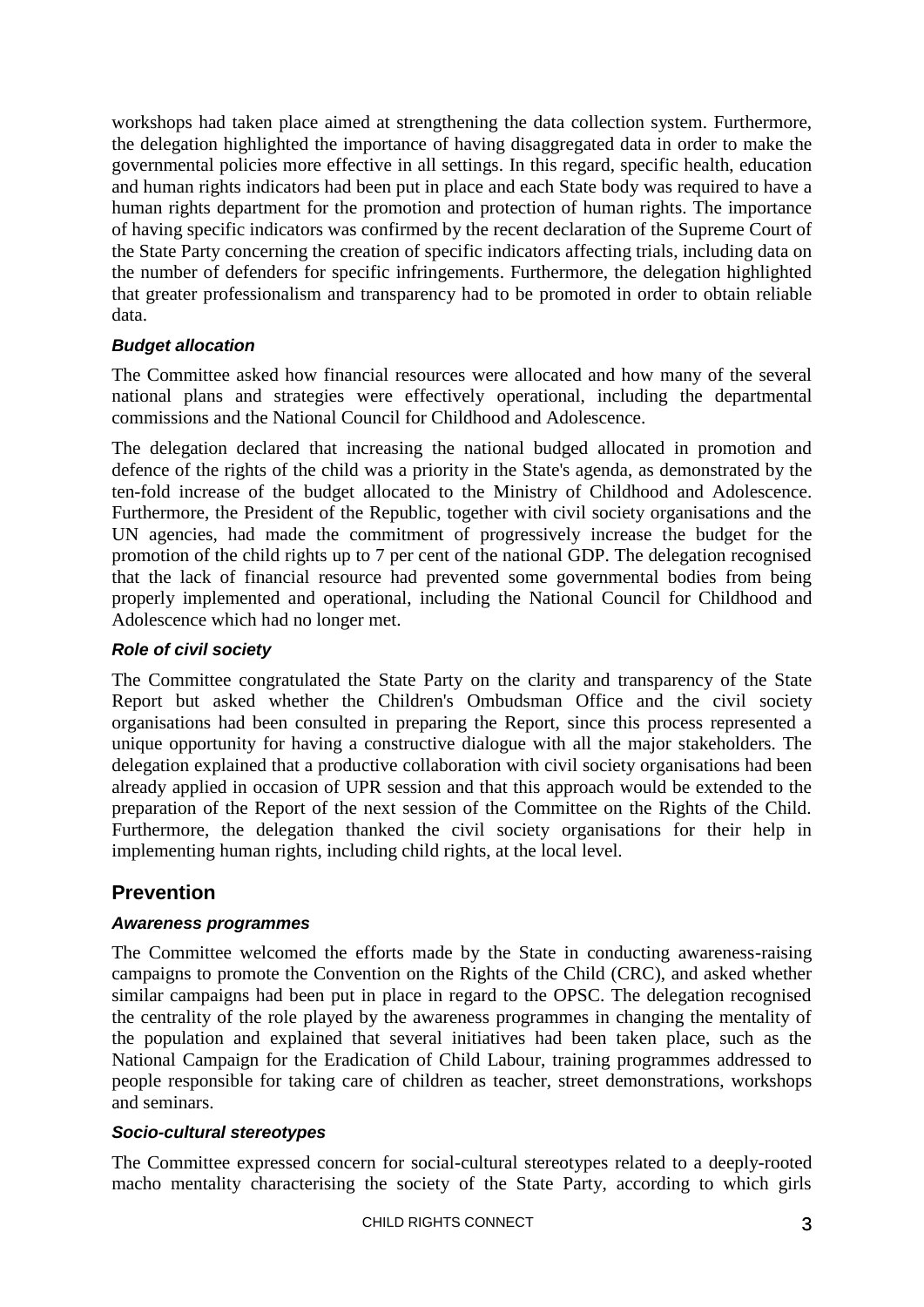involved in prostitution and pornography were deemed to enjoy the situation rather than to be victims. The Committee highlighted that the press played an important role in perpetuating such mentality, through the wide circulation of teenage erotic photos, and asked the delegation what preventive measures had been taken, including awareness-raising campaigns and partnerships with the mass media.

The delegation answered that changing mentality was the priority in order to address many issues related to violations of the OPSC, and declared that, although circulation of teenage erotic photos was not prohibited yet, the State would take seriously into account to work in partnership with the mass media.

### *Vulnerable groups*

The Committee highlighted that poverty as well as social-cultural stereotypes made children more vulnerable to become victims of violation of the OPSC and that this issue was particular serious since about 20 per cent of the population lived in conditions of extreme poverty. The delegation stated that currently about  $9$  per cent of the population was under the line of extreme poverty and that the State had taken actions in order to prevent children from becoming victims, through some programmes such as "Creating Opportunity" mainly funded by the Inter-American Development Bank. The Ministry of Education and Culture, the Ministry of Health and the Ministry for Childhood and Adolescence defined children until 8 years old as target for their prevention programmes.

#### *Child sex tourism*

The Committee was concerned about the fact that the State had a triple border which could facilitate sexual trafficking of boys and girls, especially given the expected increase of flows of people in Brazil in occasion of the Olympic Games in 2016. The Committee asked the delegation what measures had been taken to prevent children from being involved in sex tourism business, especially in the zones close to borders. The delegation admitted that there were no legislative provisions regulating the issue of sex tourism, but assured the Committee that some guidelines to tackle this problem had been created in collaboration with the neighbour countries.

The Committee asked whether a code of conduct for travel tour industry had been developed, since the collaboration with hotels and other touristic structures was the first step in the prevention of child sex tourism. The delegation answered that the national Ministry of Tourism was responsible for controlling the hotels and other touristic structures and that it collaborated with other national ministries to collect reliable data on this topic, which would have helped the State to take effective actions.

### *Helpline*

The Committee asked the delegation whether the helpline AIUDA was actually operational and about the financial and human resources allocated to this service. The delegation explained that the helpline AIUDA was created by civil society organisations and then it had been transferred to the State. The service was free and available 24 hours a day and both child victims and people working with children could use this service to make complaints, which then would be addressed to the appropriate governmental bodies. However, the delegation acknowledged that the limited financial resources had seriously affected the effective functioning of this service.

# **Prohibition and related matters**

### *Adoption*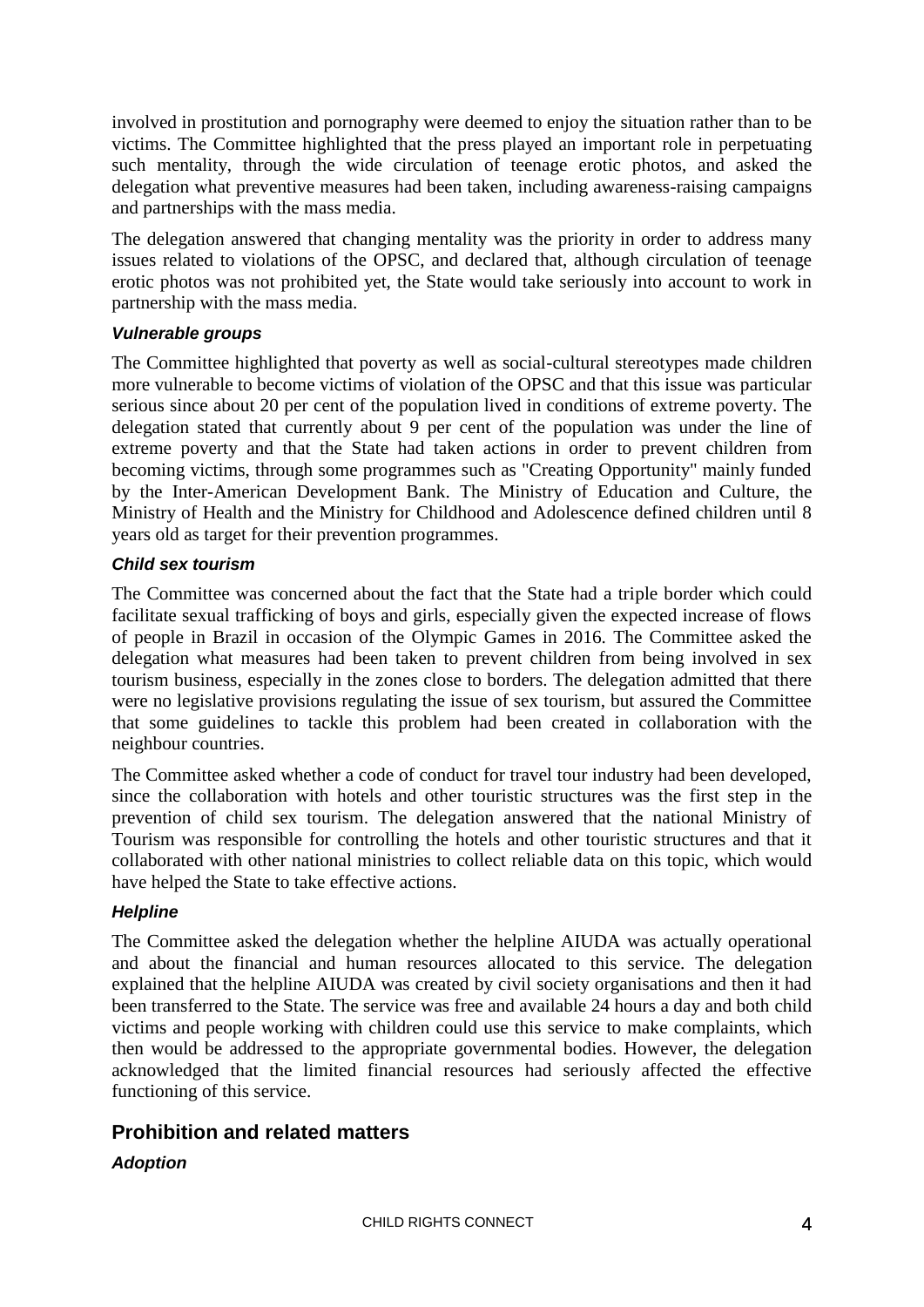The Committee recognised the good quality of that the Adoption Law, but was concerned by the fact that only 5 per cent of the adoption process were in compliance with the law, while the large majority of cases followed alternative routes. Recently, only 39 out of 540 children had been adopted whereas the others had been placed in foster care and this reality had sensitively increased the risk for children to be sold and trafficked.

The delegation declared that the purpose of the Adoption Law was to give priority to maintain family ties, through avoiding as long as possible the separation of children from their core or extended family. In particular, the Adoption Law stated that parents who wanted to give their child in adoption had a period of 45 extendable days for reconsideration, during which time the authorities conducted investigations both on the actual reasons behind parent's decision and on the potential future parents. The Adoption Law did not allowed children to be placed in pre-adoption guardianship since the child could only be put in an environment which had been previously fully analysed through appropriate investigations. The delegation explained that the consequence of such rigorousness had been to lengthen the time of the procedure up to 2 years and that the potential adoptive families were not willing to wait such a long time. This situation had lead to the widespread of the pre-adoptive guardianships nevertheless they were allowed by law.

The Committee asked whether the intermediaries involved in illegal adoption were punished according to the Criminal Code (Law No. 160/97) since this aspect affected more deeply the implementation of the OPSC than the procedural aspect of adoption process. The delegation stated that the Criminal Code criminalised child trafficking and the violation of the Adoption Law.

The Committee expressed concern about the 2-years period of the adoption process which seemed to be too long especially from a child's point of view, and declared that the safeguard of the family ties had always to be prioritised. The delegation confirmed that although the Adoption Law was well-structured, its strictness had caused some negative consequences such as the long duration of the adoption procedure, and that two propositions of amendments were ready to be discussed. Concerning the family ties, the delegation declared that this was a priority for the State and highlighted the important role played by civil society organisations in this regard.

The Committee was concerned by the general attitude taken by the judicial system to favour the alternative route for adoption which should represent only an exceptional case, and asked whether there was a system of monitoring put in place by the Supreme Court to avoid cases of judicial bribery. The delegation declared that the State had no knowledge of cases of judges bribed and involved in child trafficking.

Concerning the inter-country adoption, the Committee congratulated the State Party on the ratification of the Hague Convention on the Protection of Children and Co-operation in Respect of Inter-Country Adoption, but asked whether the State had adopted specific monitoring measures to prevent international adoptions from becoming a channel for child trafficking and sexual exploitation, such as an international phone line or the "placement control" consisting in tracing the child after the adoption. The delegation explained that the decrease up to zero in the number of international adoptions was the consequence of a long term policy aimed at favouring the intra country adoption and contrasting the business existing in this sector. The Adoption Centre, which had replaced the adoption agencies in managing international adoptions, collaborated with the centre of adoption of the foreign country in order to bilaterally establish the rules and regulations for the adoption procedure.

#### *Child pornography*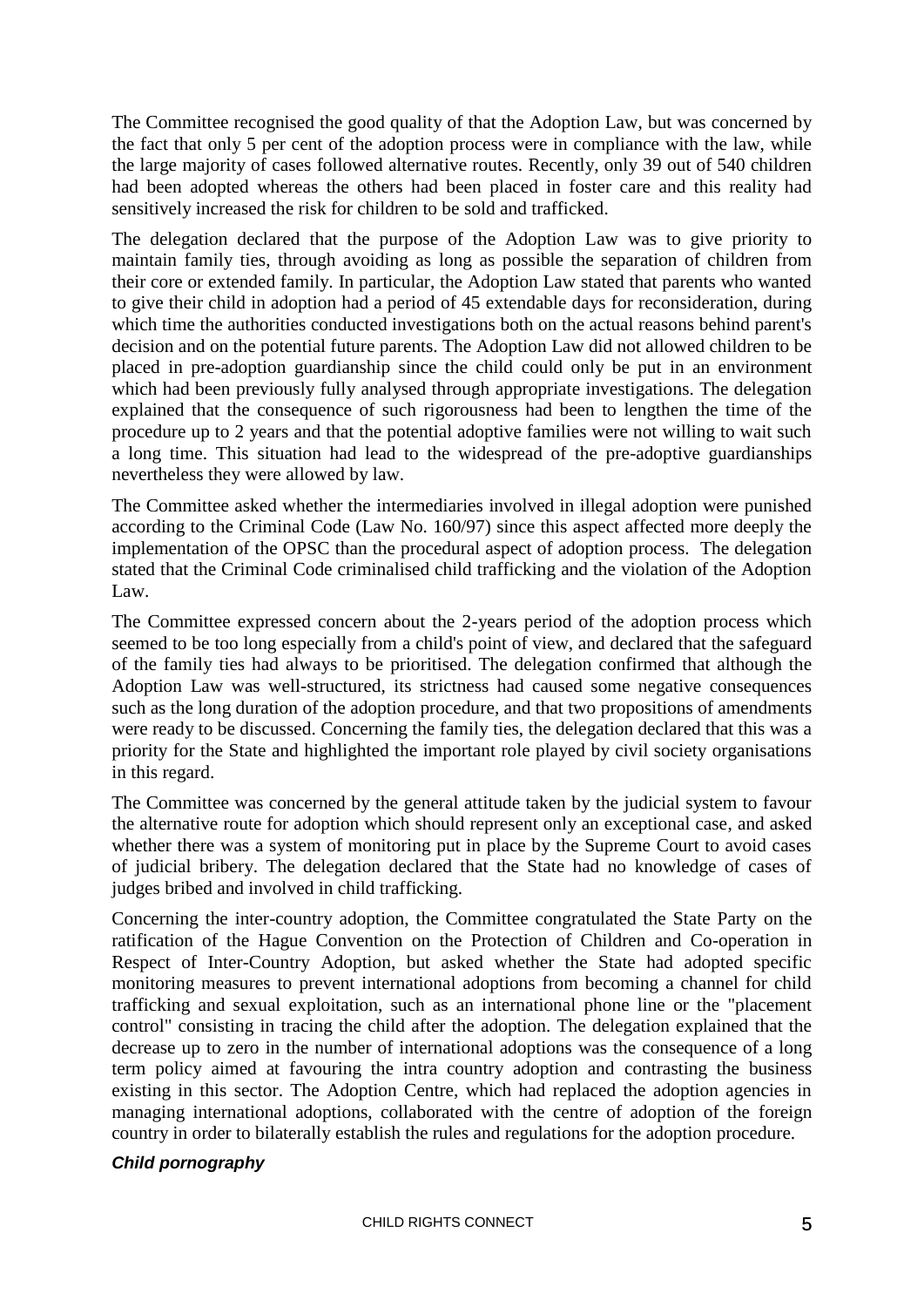The Committee asked for clarification about the amendment approved in 2011 of Law No. 2861/06 which had reduced the maximum sentence for trade and commercial distribution of pornographic materials using images of children from 15 to 10 years of imprisonment. Furthermore, the Committee asked to define the "aggravating circumstances" which would have determined a sentence up to 10 years of imprisonment.

The delegation answered that Article 140 of the Criminal Code criminalised the production, distribution, import, marketing and reproduction of pornographic material, as well as pornographic shows involving children under 18, with a sentence of up to 10 years of imprisonment without possibility of conditional release. Regarding the aggravating factors, the delegation explained that the sentence would have been up to 10 years in case of involvement of under 14 years old children, or whether the offenders exercised parental or education authority on the child, or whether there had been acts of violence, force, threat, deception or remuneration. The years of imprisonment would have been up to five in case of the age of the victim were between 14 and 18 years old.

The Committee asked whether the punishment for producing and distributing pornographic materials with children under 18 was the same of producing and distributing pornography involving persons over 18 years old. The delegation clarified that there was a difference since the production and distribution of pornographic material involving adults was not a criminal offence punishable by the Criminal Code.

The Committee inquired the delegation whether there was a criminal responsibility for legal person involved in child pornography, since this issue was very sensitive due to the introduction of new technology in pornographic industry. The delegation affirmed that the criminal responsibilities of legal entities were not included in the Criminal Code.

#### *Child prostitution*

The Committee asked the delegation for more details about the gap in legislation covering the child prostitution offence as referred by the State in the paragraphs 17, 55 and 59 of its Report, and whether inducting a child into prostitution was a crime contained in the Criminal Code. The delegation explained that Article 139 of the Criminal Code concerning child prostitution provided for prison sentence of up to eight years when the child involved was under 14 years old. However, the lack of disaggregated data prevented the State from demonstrating the actual application of such provision.

The Committee asked whether a child prostitute aged between 14 and 18 years was considered as a victim or persecuted as criminal. The delegation explained that each person under 18 years old was treated as a victim and never prosecuted.

### *Sale of children*

The Committee highlighted the importance of introducing in the Criminal Code a specific provision punishing the sale of children since this offence was itself not currently defined to be a crime punishable by law. Furthermore, the law against child trafficking covered only international trafficking and not trafficking of children within the State Party. The delegation explained that the sale of children for the purpose of extraction of organs as well as for child labour exploitation was criminalised by the Criminal Code. The Committee highlighted that the expression contained in the law "extraction of organs without the consent" did not protect the child in case in which the parents had given the consent.

#### *Child domestic labour "Criadazgo"*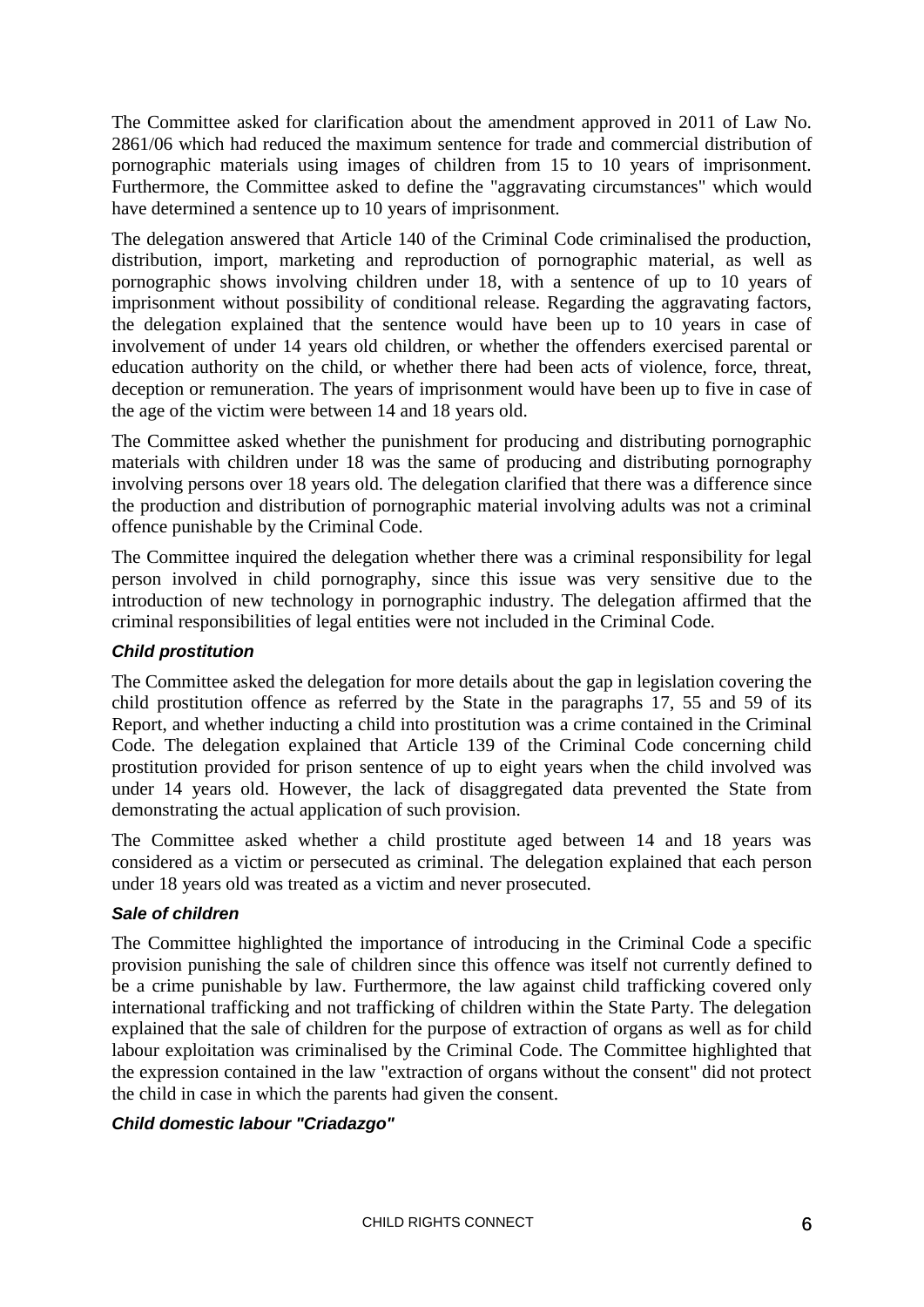The Committee declared that the issue of child domestic labour know as "criadazgo" was closely related to the issue of sale of children, and inquired whether the perpetrators of this crime were punishable by law.

The delegation highlighted that combating the phenomenon of child labour had always been a priority for the State Party, as demonstrated by the ratification of all the principal international instruments in this regard, including the ILO Convention No. 182 on the Worst Forms of Child Labour, and by several programmes and strategies implemented by the State, such as the National Campaign for the Eradication of Child Labour.

Furthermore, the delegation declared that the principal root causes of child labour were poverty and cultural mentality. In regard to poverty, the national programme "Abrazo", launched in 2008 and addressed to children living in street situation, had successfully decreased the level of poverty among these children, through providing financial support to their families, vouchers and food baskets. Concerning the cultural mindset, the delegation declared that the work was often deemed to be beneficial for the development of the child, whereas the State was extremely aware of the negative consequences of child labour, especially in terms of school dropouts which particularly affected children from rural areas and girls. The Ministry of Education and Culture had conducted several awareness-raising and training programmes aimed at explaining to teachers the importance of reporting cases of "criadazgo".

The Committee highlighted that a criminal responsibility had to be inserted in the Criminal Code on this subject. The delegation answered that although the "criadazgo" was itself not a stand-alone crime, this practice generally involved violation of other laws of the State.

### *Extraterritorial jurisdiction*

The Committee asked clarification on the issue of extraterritorial jurisdiction and particularly whether it covered violations of the OPSC. The delegation answered that Article 8 of the Criminal Code regulated the criminal acts committed abroad affecting citizens of the State Party or their properties.

### *Early marriages*

The Committee asked for more details about the practice of early marriage which involved 18 per cent of children in the State Party, especially among indigenous children, and inquired whether this practice was linked to the issue of sale of children. The delegation explained that there was no information that early marriage covered child sale or child prostitution, and that cultural practices could be admitted until they did not violate the rights of the child, as stated in the ILO Convention No. 169 on Indigenous and Tribal Peoples.

# **Protection of the rights of victims**

# *Rehabilitation programmes and financial compensation*

Concerning programmes of rehabilitation and social reintegration, the Committee asked whether the State had implemented some programmes to assist child victims after the trial. The delegation answered that several programmes were put in place: during the judicial proceeding, institutional guidelines about the special treatment of cases involving children, adolescents and women had been distributed; within the police, both in urban that in rural areas, specific divisions for women and children rights' violation had been set up; personnel working in police had been trained, especially regarding cases of domestic violence.

Furthermore, the Children's Ombudsman Office provided support and assistance to child victims during the judicial proceeding through several actions: representing children without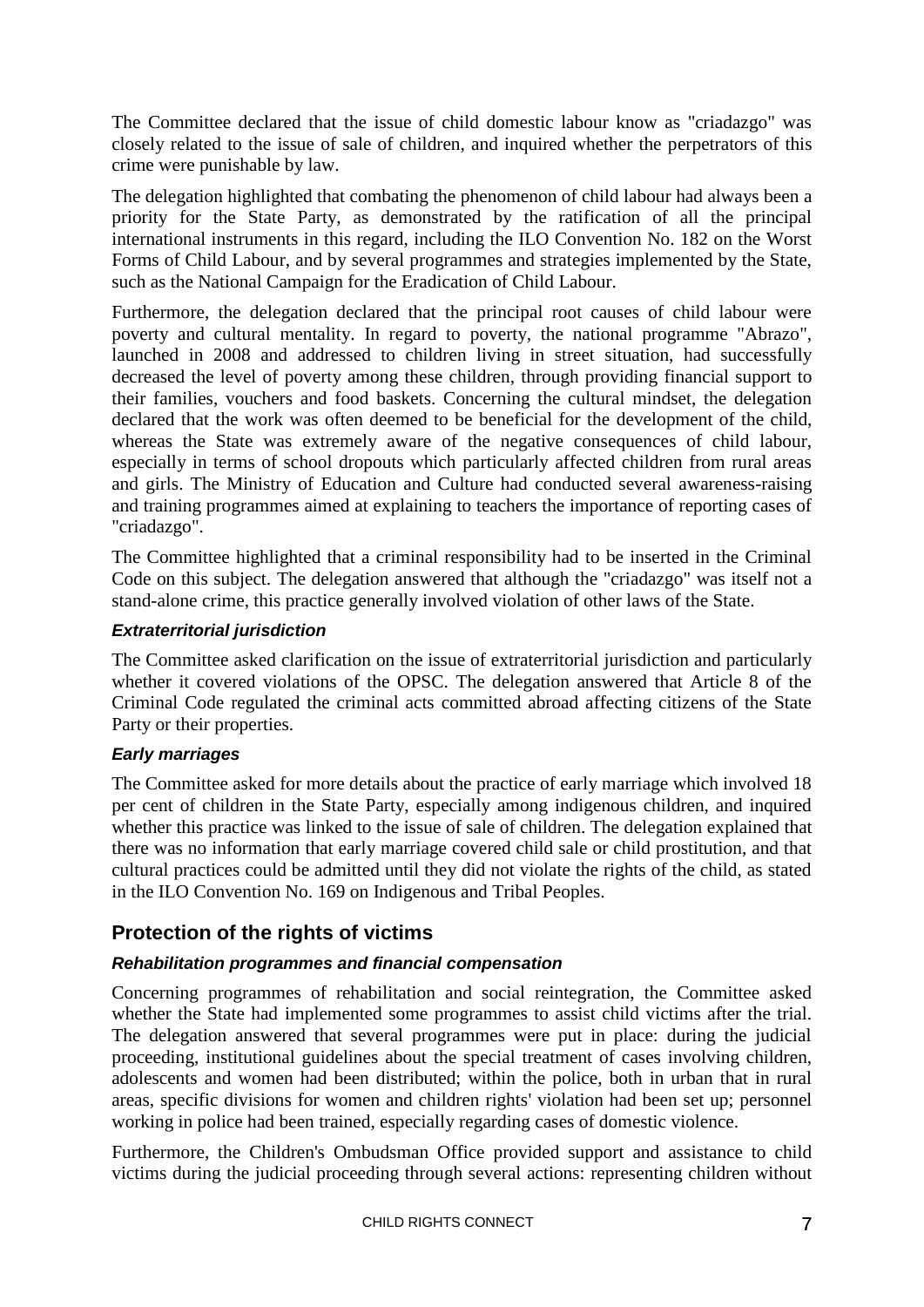a guardian in a trail; reporting infringements to the Supreme Court of Justice; suggesting the appropriate measures for children; helping in respecting deadlines; requesting information from private sector bodies; providing technical support in writing reports and making recommendation for the implementation of the measures. Its specialised staff composed of teachers, sociologists, medical personnel and social workers provided child victims of abuses or sexual exploitation with adequate assistance in order to ensure their reintegration in the society.

The Committee congratulated the State on the numerous programmes providing assistance to child victims during the trail, but asked whether such programmes continued even after the conclusion of the trail, in order to completely reintegrate the victim in society and avoid social stigmatisation. The delegation admitted that the lack of financial resources had prevented the State from creating a comprehensive post-trail system of rehabilitation and reintegration, but assured the Committee that more efforts would be made to reallocate the national budget to fill this gap.

In regard to the compensation mechanism, the Committee highlighted that Article 9 of the OPSC asked the States to provide financial compensation to child victims, and inquired the delegation whether the State Party fulfilled this obligation. The delegation declared that in spite of the fact that the Criminal Code provided for compensation, often the judicial authorities did not asked for it during the proceeding.

## *Complaint mechanism*

The Committee asked the delegation for clarification about the complaint mechanism and particularly whether the State had taken some measures to tackle the issue of police bribery and to ensure protection to witnesses.

The delegation stated that in police stations there were teams of six people available 24hours a day in charge of receiving and recording complaints. Furthermore, other two mechanisms were in place: the helpline AIUDA and the Children's Ombudsman Office responsible for receiving complaints and providing the needed assistance. Concerning the issue of police bribery, the Ministry of Home and Affairs guaranteed confidentiality to people who wanted report a complaint against police, and in addition, the State had launched a national anticorruption strategy aimed at tacking this crucial issue and its serious repercussions on the society. In regard to the witness protection, the delegation declared that a specific witness protection programme had been put in place.

The Committee inquired the delegation about the number of complaints against police received through the helpline AIUDA, and the delegation answered that the State had no disaggregate data on this point but assured the Committee that the State would have provided this information.

### *Re-victimisation*

The Committee asked whether the State provided for training programmes addressed to staff working with child victims of sexual abuses or exploitation to prevent the victims from being re-victimised during the judicial proceeding. The Committee highlighted the importance of having a specialised medical staff trained on the adequate techniques to asked the child for information without worsening his/her condition.

# **Concluding Remarks**

Mr Neto congratulated the State on the demonstrated efforts made to improve the situation in several sectors and declared his trust that the conclusive observations would be taken into account by the State Party.